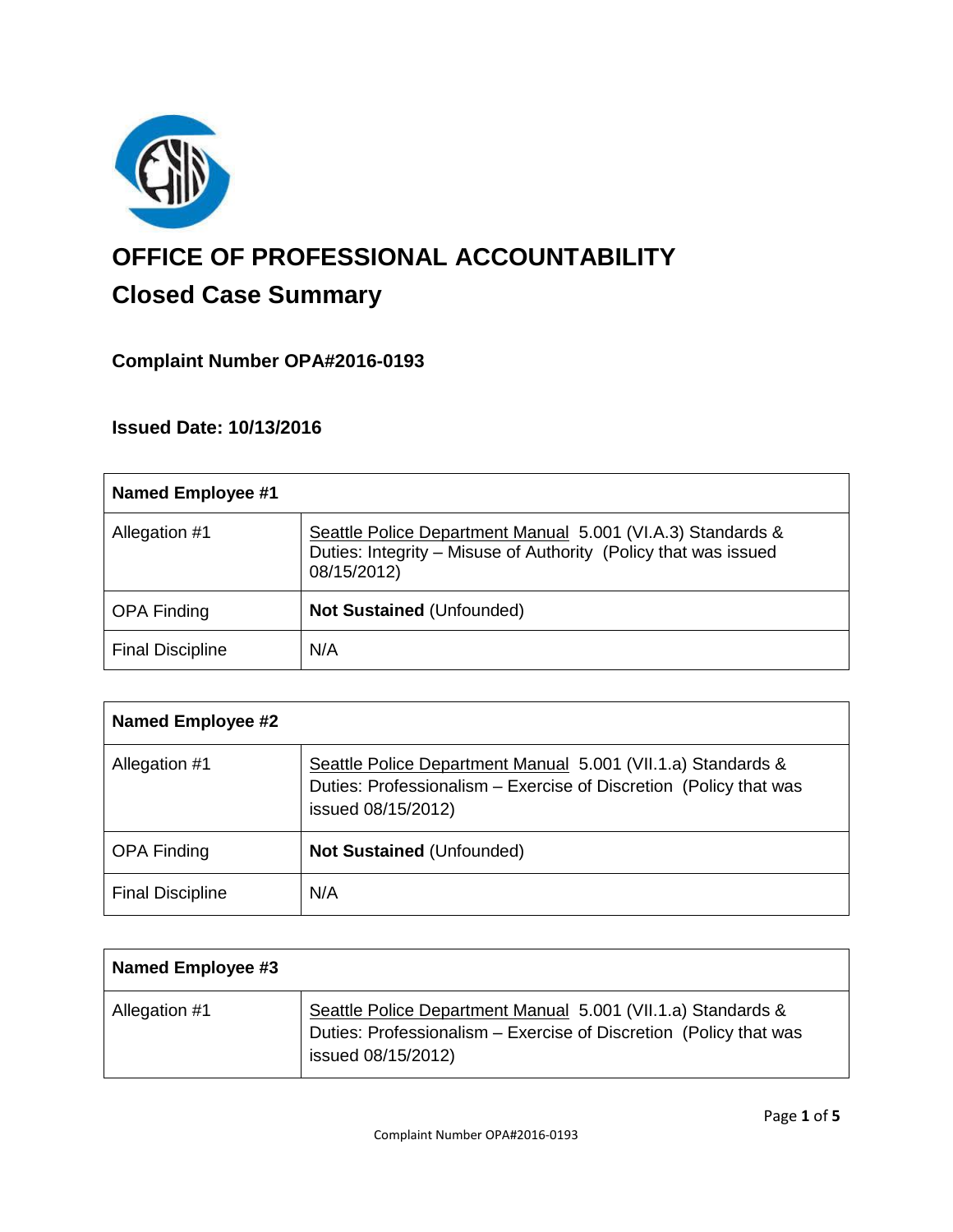| OPA Finding             | <b>Not Sustained (Unfounded)</b> |
|-------------------------|----------------------------------|
| <b>Final Discipline</b> | N/A                              |

| <b>Named Employee #4</b> |                                                                                                                                                                                                       |
|--------------------------|-------------------------------------------------------------------------------------------------------------------------------------------------------------------------------------------------------|
| Allegation #1            | Seattle Police Department Manual 5.001 (VII.1.a) Standards &<br>Duties: Professionalism – Exercise of Discretion (Policy that was<br>issued 08/15/2012)                                               |
| <b>OPA Finding</b>       | <b>Not Sustained (Lawful and Proper)</b>                                                                                                                                                              |
| Allegation #2            | Seattle Police Department Manual 7.030 (2) Photographic Evidence:<br>Employees Will Upload Photographs They Create into the Digital<br>Evidence Management System (Policy that was issued 10/17/2012) |
| <b>OPA Finding</b>       | <b>Not Sustained (Inconclusive)</b>                                                                                                                                                                   |
| <b>Final Discipline</b>  | N/A                                                                                                                                                                                                   |

| <b>Named Employee #5</b> |                                                                                                                                                         |
|--------------------------|---------------------------------------------------------------------------------------------------------------------------------------------------------|
| Allegation #1            | Seattle Police Department Manual 5.001 (VII.1.a) Standards &<br>Duties: Professionalism – Exercise of Discretion (Policy that was<br>issued 08/15/2012) |
| <b>OPA Finding</b>       | <b>Not Sustained (Unfounded)</b>                                                                                                                        |
| <b>Final Discipline</b>  | N/A                                                                                                                                                     |

# **INCIDENT SYNOPSIS**

Named Employees #2, #3, and #4 responded to an incident involving Named Employee #1 and the Complainant, and the Complainant was arrested.

#### **COMPLAINT**

The complainant alleged he was involved in a 2013 incident with Named Employee #1 who was off-duty at the time in which she falsely accused him of scratching and denting her personal vehicle. He stated that responding officers were only interested in supporting Named Employee #1's version of the story and that she used her rank to influence the decision to arrest the complainant.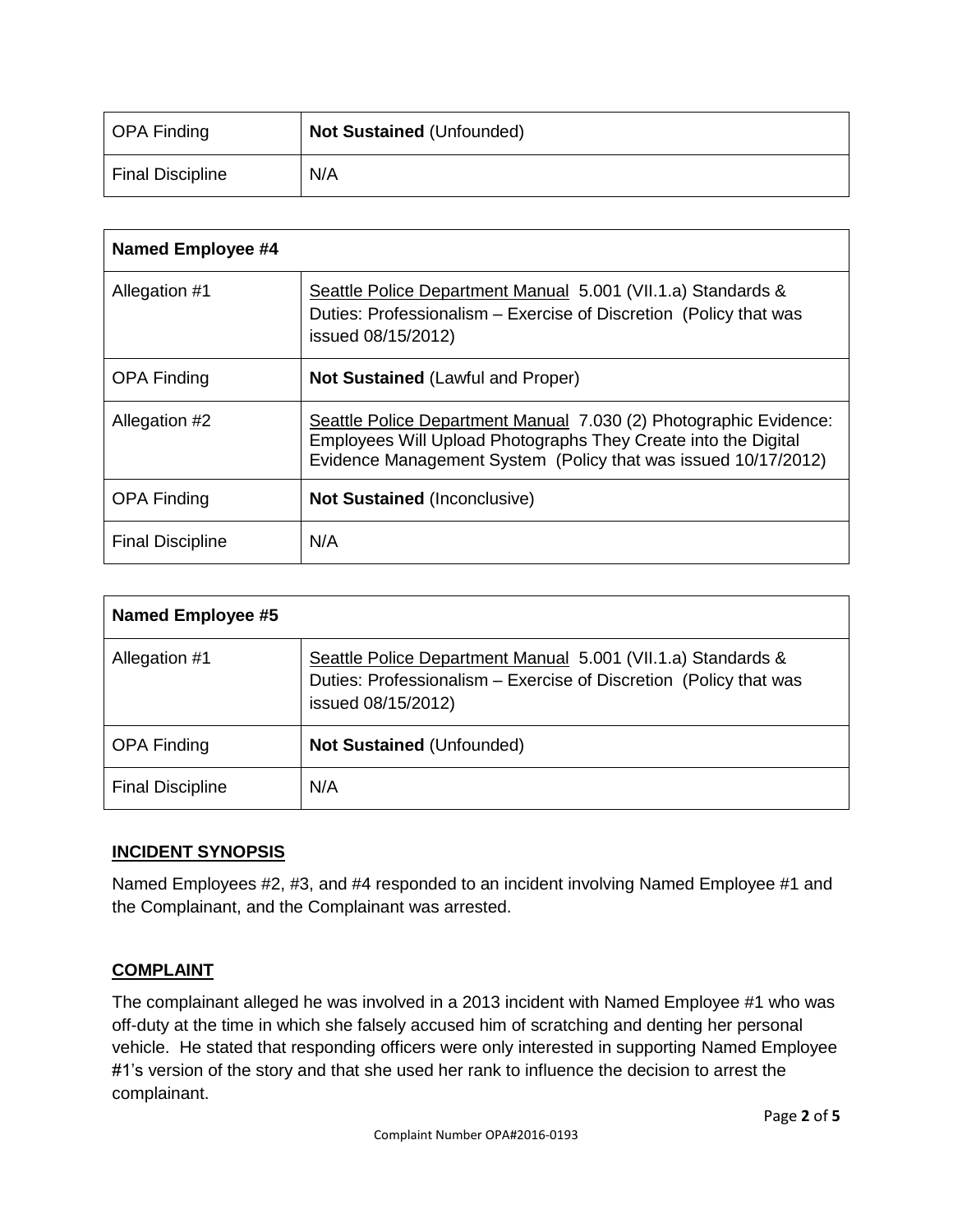# **INVESTIGATION**

The OPA investigation included the following actions:

- 1. Interview of the complainant
- 2. Review of In-Car Videos (ICV)
- 3. Search for and review of all relevant records and other evidence
- 4. Interviews of SPD employees

# **ANALYSIS AND CONCLUSION**

The complainant alleged that Named Employee #1 used her position as a Seattle Police Department (SPD) officer to improperly influence the officers who responded to her call for service and have the officers conduct a one-sided investigation in favor of her (Named Employee #1) resulting in the arrest of the complainant. The OPA investigation produced no specific evidence showing a request by Named Employee #1 for favoritism from the responding officers or any offer of special treatment from them. Nonetheless, it is impossible to avoid the impression that the responding officers were more skeptical of the complainant and more favorably disposed toward Named Employee #1.

The complainant alleged that Named Employees #2, #3, and #5 exercised poor judgment and/or were not objective in the application of their law enforcement power. The preponderance of the evidence from the OPA investigation showed Named Employees #2, #3, and #5 were on the scene as cover officers only and neither exercised nor influenced another's exercise of law enforcement authority.

The complainant alleged that Named Employee #4 exercised poor judgment and/or was not objective in the application of his law enforcement power. The preponderance of the evidence from the OPA investigation showed Named Employee #4 was the primary officer on the scene and made the decision to arrest the complainant. There are, essentially, two components of this analysis. The first is the question of whether Named Employee #4 had sufficient evidence to believe a crime (Damage to Property) had probably been committed by the complainant (Probable Cause). Based on what Named Employee #4 knew and observed at the time, the OPA Director believed Probable Cause existed. The only material dispute of fact was whether the complainant's umbrella struck Named Employee #1's vehicle as a result of an intentional or an unintentional act by the complainant. The nature of the minor damage to Named Employee #1's vehicle seemed to be consistent with Named Employee #1's assertion the umbrella strike was intentional, while the witness' account was more consistent with an unintentional strike as claimed by the complainant. However, there was some doubt as to the strength of the witness' account and there is legal precedent for an officer to give greater weight to the statements of a fellow officer. The second component of this analysis is whether or not Named Employee #4 adequately applied "reason, professional experience and judgment (SPD Policy 5.001(VII.1.a))" in his decision to arrest the complainant, put him in handcuffs and transport him to the Precinct. Given the very minimal amount of damage inflicted in Named Employee #1's vehicle and the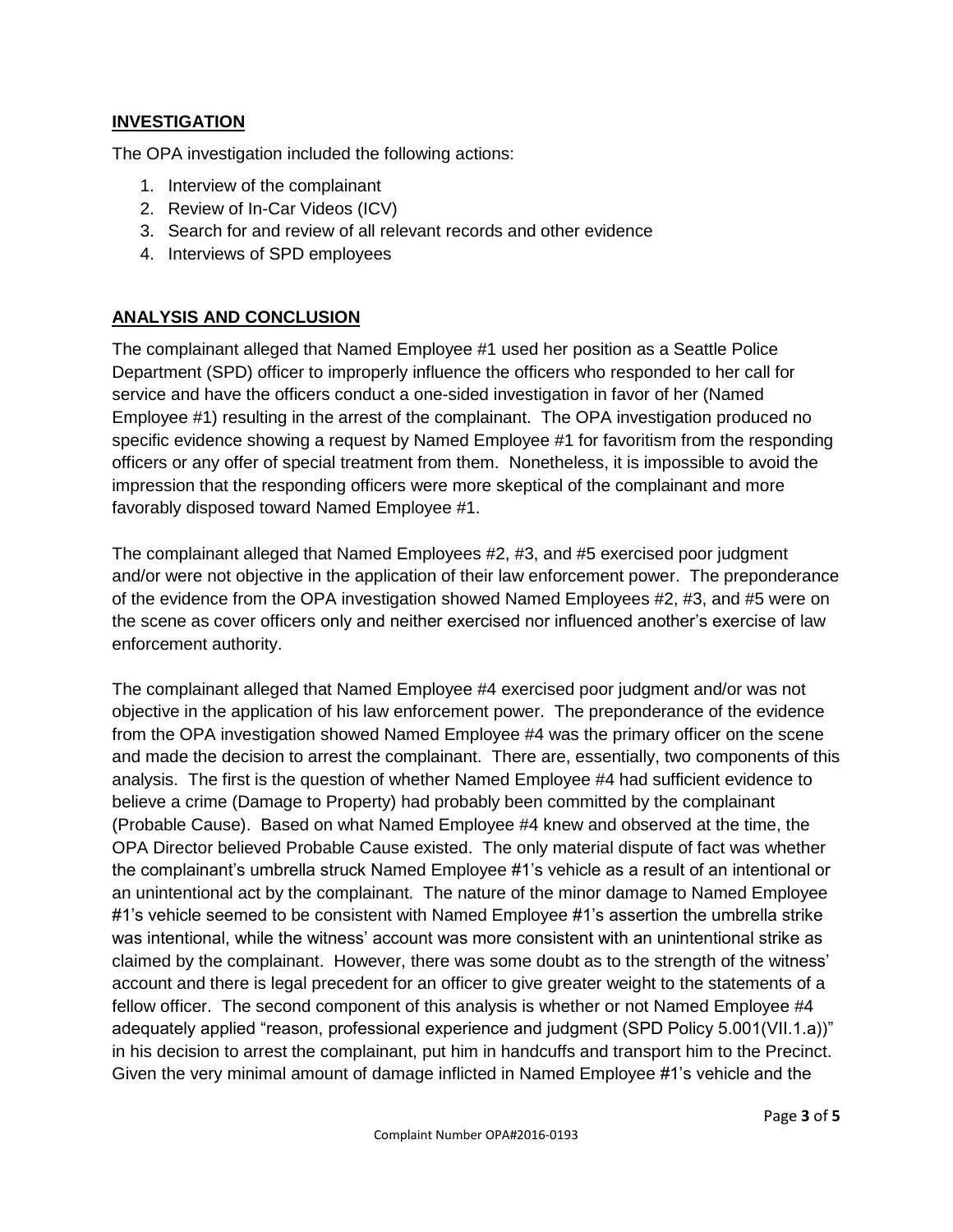obvious potential for this to look like an act of favoritism for a fellow officer, the OPA Director found it difficult to understand the wisdom of arresting the complainant. Assuming adequate identification of the complainant, this situation seemed to be one where writing and routing a report to the City Prosecutor would be more appropriate. Clearly that was what the lieutenant thought in releasing the complainant from the Precinct. Nonetheless, police officers have relatively wide discretion in most cases and this was not a clear abuse of that discretion.

The complainant alleged that Named Employee #4 failed to upload the photographs into the Digital Evidence Management System (DEMS) and, as a result, they were lost and not available for either the Prosecution of Defense, if there had been charges filed. This investigation showed that Named Employee #4, while the Primary Officer on this case, did not make the photographs or take custody of them for the purpose of uploading them to DEMS; he delegated that task to either Named Employee #2 or Named Employee #5. However, as primary officer, Named Employee #4 retained some responsibility for making certain the photos were properly stored and retained. Even though it is not possible three years later to know exactly why they were not, it is important to acknowledge this failure. Since that time, technical improvements, training and experience have lessened the chances that a similar failure would occur in the future.

# **FINDINGS**

# **Named Employee #1**

#### Allegation #1

No evidence was found to support the allegation that Named Employee #1 improperly influenced the officers who responded to her call for service. Therefore a finding of **Not Sustained** (Unfounded) was issued for *Standards & Duties: Integrity – Misuse of Authority.*

#### **Named Employee #2**

#### Allegation #1

The evidence showed that Named Employee #2 was on the scene as a cover officer only and neither exercised nor influenced another's exercise of law enforcement authority. Therefore a finding of **Not Sustained** (Unfounded) was issued for *Standards & Duties: Professionalism – Exercise of Discretion.*

#### **Named Employee #3**

#### Allegation #1

The evidence showed that Named Employee #3 was on the scene as a cover officer only and neither exercised nor influenced another's exercise of law enforcement authority. Therefore a finding of **Not Sustained** (Unfounded) was issued for *Standards & Duties: Professionalism – Exercise of Discretion.*